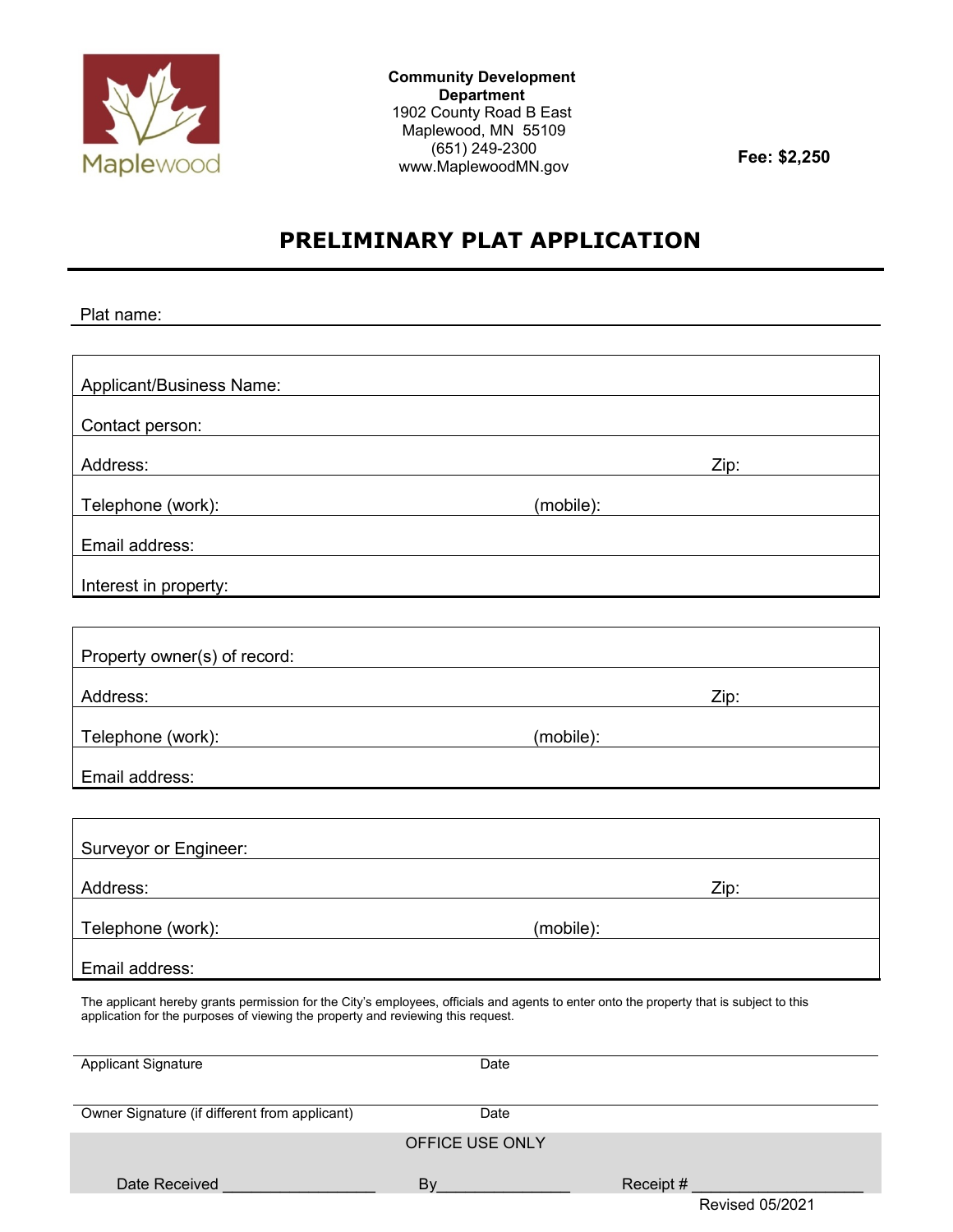## **FILING REQUIREMENTS**

You must provide all of the following items with your application. Provide sixteen 11" x 17" or larger plans drawn to scale and one  $8\frac{1}{2}$ " x 11" plan. All plans must include the name of the plat, the scale of the drawing, a north arrow and the date of preparation or revision.

- A preliminary plat showing:
	- $\circ$  The legal description of the land you want to plat.
	- $\circ$  Existing street rights-of-way, railroad and utility rights-of-way, parks and other public open space, permanent buildings and easements within the plat and within 100 feet of the plat.
	- $\circ$  The layout, numbers, area and dimensions of new lots. State the average lot size.
	- $\circ$  The proposed use of all the lots.
	- o New streets, including right-of-way widths and street names.
	- $\circ$  The location, type, dimensions and bearings of proposed easements.
	- $\circ$  The gross and net acreages for each type of land use. Net acreage is the gross acreage, less public street rights-of-way.
	- o The location of any City-designated shoreland boundaries. Contact a City planner for locations and development restrictions.
- A utility plan showing:
	- o The location and size of existing and proposed sanitary and storm sewers, sedimentation or rate control ponds, water pipes, culverts or other underground facilities within the plat and within 100 feet of the plat.
	- o Stormwater management modeling information.
	- $\circ$  The grades, invert elevations and location of catch basins, manholes and hydrants.
- A grading plan that covers the entire site, showing:
	- $\circ$  Existing and proposed topography using contour lines at vertical intervals of not more than two feet. Contour lines must not be more than 100 feet apart. In areas where runoff direction is not apparent, flow direction arrows should be used.
	- $\circ$  A proposed building pad elevation and contour information for each home site. The developer shall plan for housing styles that minimize grading on sites that contain trees to be preserved.
	- o Street grades.
	- $\circ$  All wetlands. The wetlands must be delineated on the site, be within 110 feet of the site and be shown on the project plans. The delineation must be done by a trained and certified wetland person. This person shall prepare a wetland delineation report. **The City will verify this information with the Ramsey-Washington Metro Watershed District after receiving an application. The Watershed District must approve the delineation.**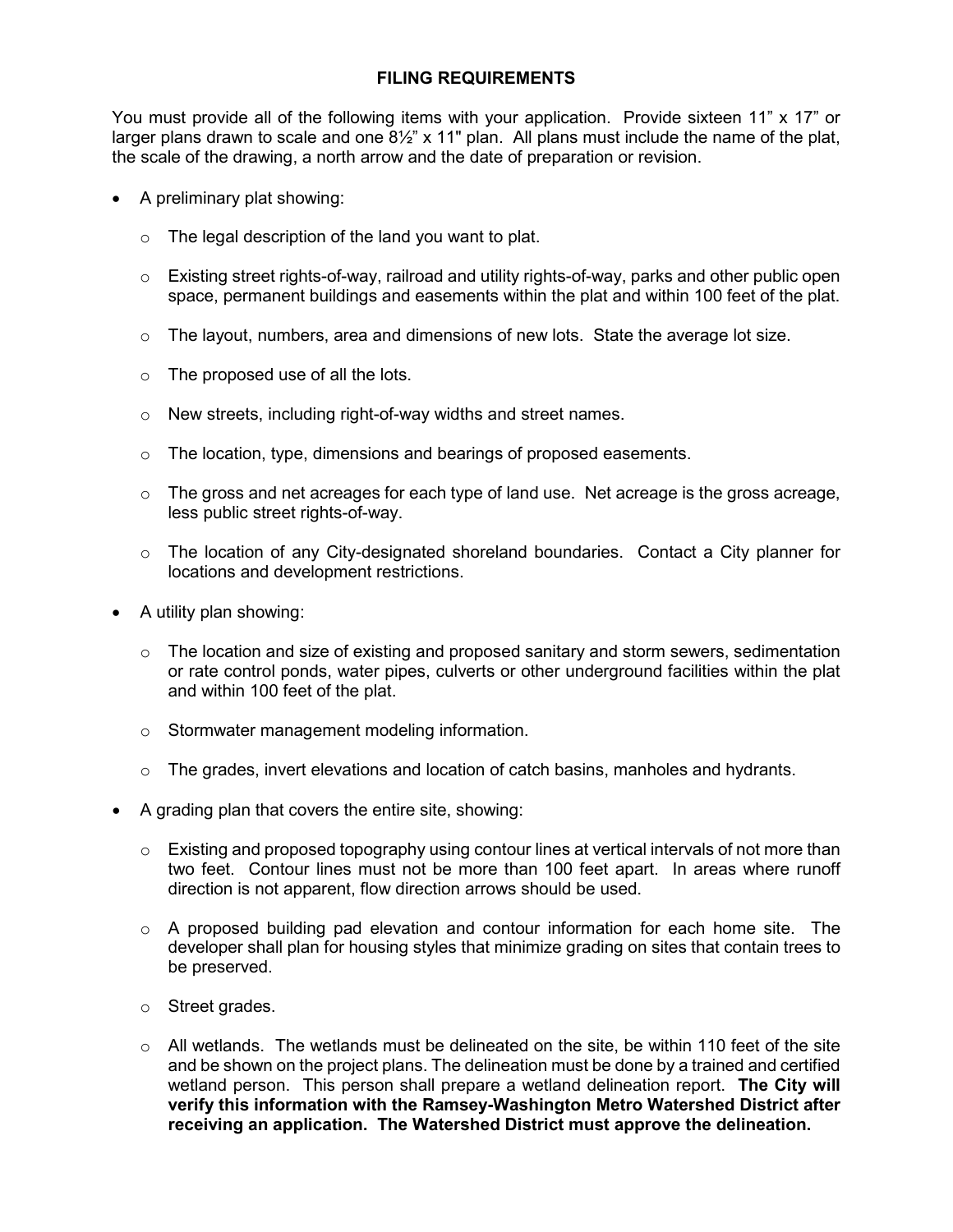- A tree inventory plan:
	- Shall be drawn at the same scale as the other site plan submittals and shall coincide with required engineering documents such as topography maps, wetland information, grading plans, road locations, and building locations.
	- Shall include trees growing in clump form. These trees will be considered individual trees and each stem/trunk is measured as individual trees.
	- Include the location of groups of standing dead or diseased significant and specimen trees.
	- Include the outer boundaries of all contiguous wooded areas, with a general description of trees not meeting the significant and specimen tree size threshold and any indication of the presence of epidemic tree diseases.
	- Include significant and specimen trees (species and diameter) identified in both graphic and tabular form.
	- Include locations of the proposed buildings, structures, or impervious surfaces.
	- Include delineation of all limits of land disturbance, clearing, grading, and trenching.
	- $\circ$  A list of total diameter inches of all healthy significant and specimen trees inventoried.
	- $\circ$  The total diameter inches of healthy significant and specimen trees removed.
	- $\circ$  Location of trees protected and the proposed measures for protection including delineation of tree protection fencing, tree protection signs, location for material storage, parking, debris storage, and wash out area for redi-mix trucks.
	- $\circ$  Protection measures for replacement trees being planted in areas with a high deer population.
	- $\circ$  The name(s), telephone number(s), and address(es) of the person(s) responsible for tree preservation during the course of the development project.
	- $\circ$  Size, species, number, and location of all replacement trees and woody shrubs proposed to be planted on the property, planted on city property, or amounts to be paid into the city's tree fund in accordance with the tree removal, mitigation, and replacement section of the tree ordinance.
	- o All tree preservation plans shall be prepared by a forestry or horticultural professional whose qualifications are approved by the Community Development Department (CDD) Director.
	- o Tree removal, mitigation, and replacement.
		- Tree removal calculation: If less than twenty percent (20%) of the total significant or specimen tree diameter inches on the property is removed, the applicant shall replace one (1) tree per significant and specimen tree removed. Tree replacement shall be a minimum of two (2.0) caliper inches in size.
		- If twenty percent (20%) or more total significant and specimen tree diameter inches are removed, the applicant shall mitigate all significant and specimen diameter inches using the tree mitigation/replacement schedule in accordance with the following formulas:
			- A = Total diameter inches of significant trees lost as a result of the land alteration (includes significant and specimen trees)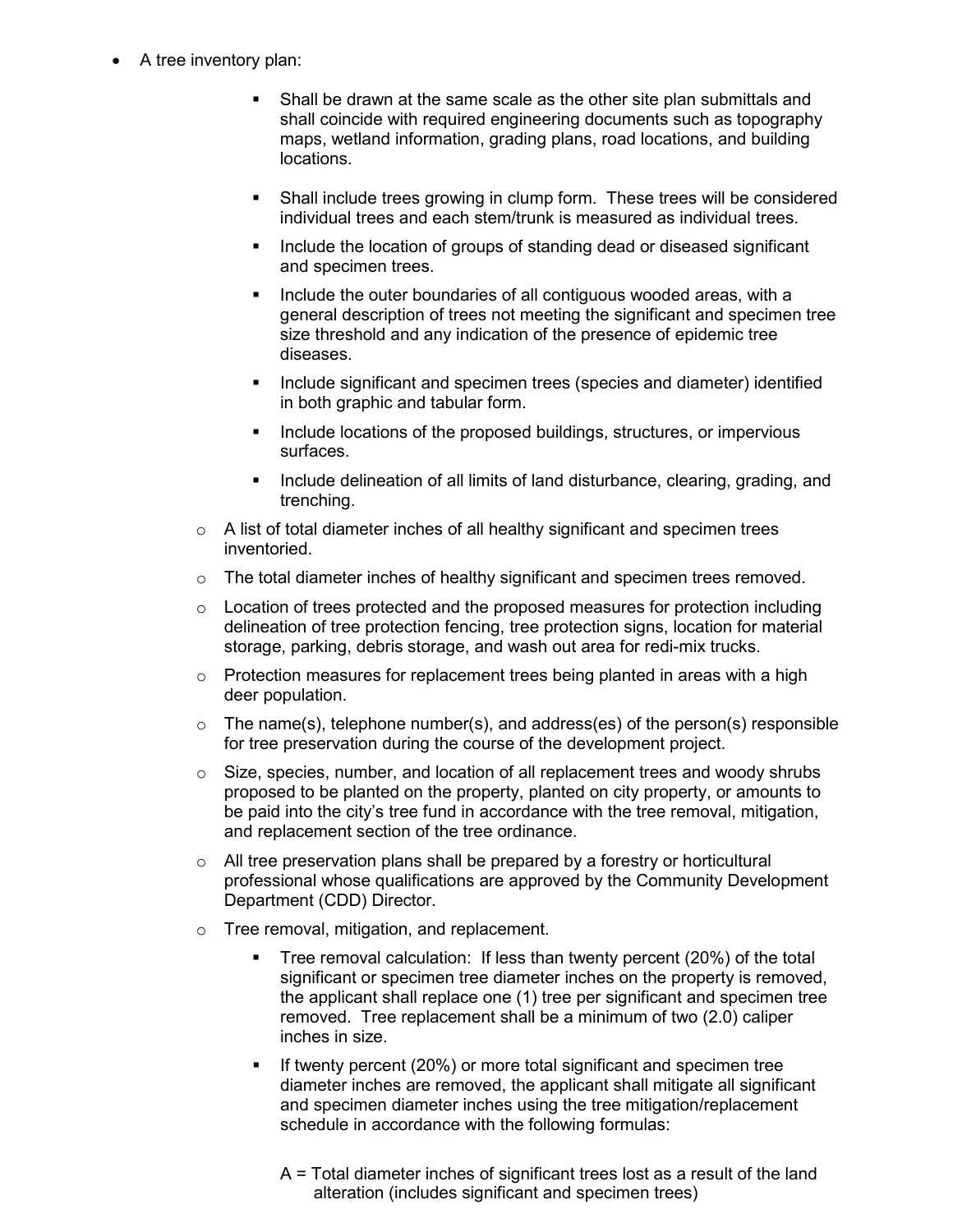- B = Total diameter inches of significant trees situated on the property (includes significant and specimen trees)
- $C$  = Tree replacement constant  $(1.5)$
- $D = Total diameter$  inches of specimen trees saved\*

 $E$  = Replacement trees (number of caliper inches)

 $[( (A/B -0.2) \times C) \times A] - [D/2] = E$ 

\* Applicant receives credit for each one (1) diameter inch of specimen tree saved at a rate of  $\frac{1}{2}$  (.5) diameter inches.

Example

 $A = 94$  $B = 234$  $C = 1.5$  $D = 28$  $E = 14$  caliper inches

 $[(94 / 234 - 0.2) \times 1.5) \times 94] - [28/2] = 14$  caliper inches

- A list of property owners and their addresses for your site and for all properties within 500 feet. The city can provide this list upon request.
- An Adobe.pdf file of all project plans (in 8 ½" x 11" size).
- Electronic copies of any written project statements or narratives.
- An application fee of \$2,250 (\$2,050 application fee and \$200 for a city-installed site notification sign). **This fee is non-refundable.** Make your check out to the City of Maplewood.
- An engineering escrow will be required for projects that alter the existing site characteristics. The escrow will pay for time spent reviewing plans by engineering staff. If the project proceeds to construction, the escrow will also pay for staff time spent on construction issues related to fulfilling city requirements. The amount of the engineering escrow shall be at least \$1,000, with the total amount determined by the City's engineering department. This escrow must be a separate check and must be payable to the City of Maplewood. Any unused escrow will be returned at project completion. The Engineering Department may waive the engineering escrow if the project does not warrant a review by engineering staff. To determine if an engineering escrow is needed and the amount of the escrow, contact the Assistant City Engineer at 651-249-2400.

### **ADDITIONAL FILING REQUIREMENTS FOR A VARIATION FROM THE SUBDIVISION ORDINANCE**

If you need a variation from the subdivision ordinance, include the following additional items with your application:

- City Code states that the City Council may approve a variation of the subdivision regulations where such variation would not adversely affect the plan and spirit of the subdivision regulations. Please include a statement as to how your application meets this finding.
- Provide an additional application fee of \$1,385 for variances to the subdivision regulations. In addition, you must include \$46 to pay the County for recording a City resolution. Make check your check out to the City of Maplewood. **The application fee is non-refundable**. The recording fee is refundable if the City Council denies your request for a code variation.